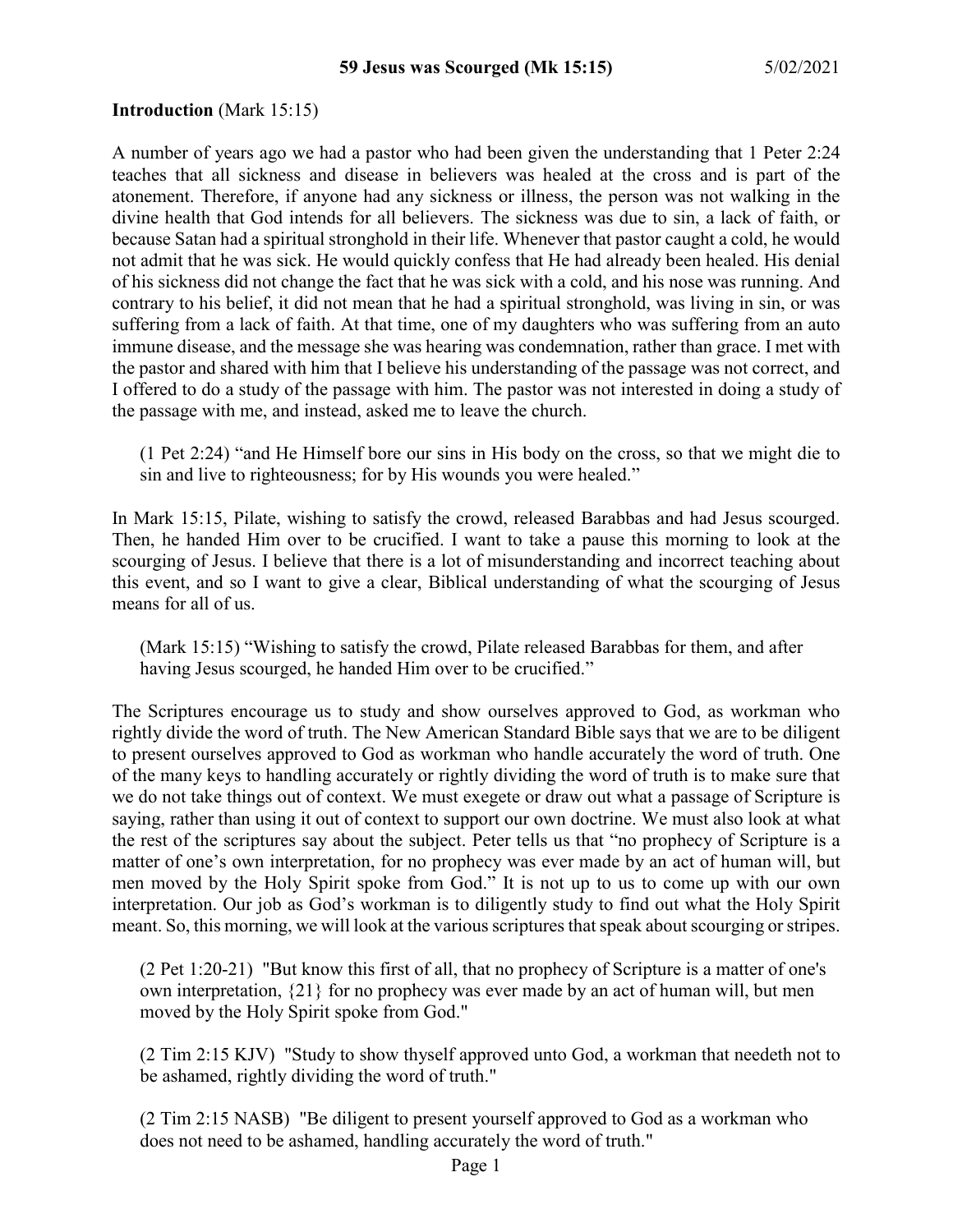While many believe that by the scourging of Jesus their healing is guaranteed as part of the atonement, and use this as their basis for healing, I am not in disagreement that God heals today. I believe that He still wants to do signs and wonders, and to extend His hand to heal people. I believe there are gifts of healing today. This message is not meant to deny God's power to heal, His desire to heal, or to decrease anyone's faith or hope in healing. I think there are many other passages that support healing today. One of God's name is Jehovah Rapha – God who heals. That is His nature and a characteristic of who He is. He is a healer, and will always be a healer. He is the same yesterday, today, and forever. I believe that God wants to heal today in the 21<sup>st</sup> century, just as He did 2000 years ago. I believe that it is His will for people to be healed. He commands us to pray for the sick and to heal the sick. I believe He gave us authority over diseases, and the powers of darkness. I believe He wants us to destroy the works of the enemy. I believe He wants us to set captives free. I am in full agreement that God wants to heal.

(Heb 13:8) "Jesus Christ *is* the same yesterday and today and forever."

At the same time, I believe that this particular passage is used out of context to support a particular doctrine of healing. Therefore, I have sought to take a look at what the passage in 1 Peter is really saying. I will look at every reference in the Old Testament and New Testament that mentions the word stripe or stripes. I will look at how the word is used throughout Scripture, and in particular, how it is used in 1 Peter. I will also look at the context in 1 Peter. Through all of this, I hope that we can be more accurate in our handling of the Word of God.

- 1. Usage of Stripes in the Old Testament
- 2. Usage of Stripes in the New Testament
- 3. Context of 1 Peter 2:24
- 4. The Support of Other Scripture

# **1. Usage of Stripes in the Old Testament**

There are 19 references and 16 verses where the word stripe or stripes is used in the KJV Bible. There are eight in the Old Testament and eight in the New Testament. (Ex 21:25, Deut 25:3, 2 Sam 7:14, Psa 89:32, Pro 17:10, 19:29, 20:30, Isa 53:5, Luke 12:47, Luke 12:48, Acts 16:23, 16:33, 2 Cor 6:5, 11:23, 11:24, 1 Pet 2:24) There are five Hebrew words used that are translated as stripe. Nakah means to strike, beat, punish, wound, or give stripes.

H5221. nakah; a prim. root; to strike (lightly or severely, lit. or fig.):-- beat, cast forth, clap, give [wounds], X go forward, X indeed, kill, make [slaughter], murderer, punish, slaughter, slay (-er, -ing), smite (-r, -ing), strike, be stricken, (give) stripes, X surely, wound.

H5061. nega'; from H5060; a blow (fig. infliction); also (by impl.) a spot (concr. a leprous person or dress):--plague, sore, stricken, stripe, stroke, wound.

H4112. mahalummah; from H1986; a blow:--stripe, stroke.

H4347. makkah; from H5221; a blow (in H2 Chron. 2 : 10, of the flail); by impl. a wound; fig. carnage, also pestilence:--beaten, blow, plague, slaughter, smote, X sore, stripe, stroke, wound ([-ed]).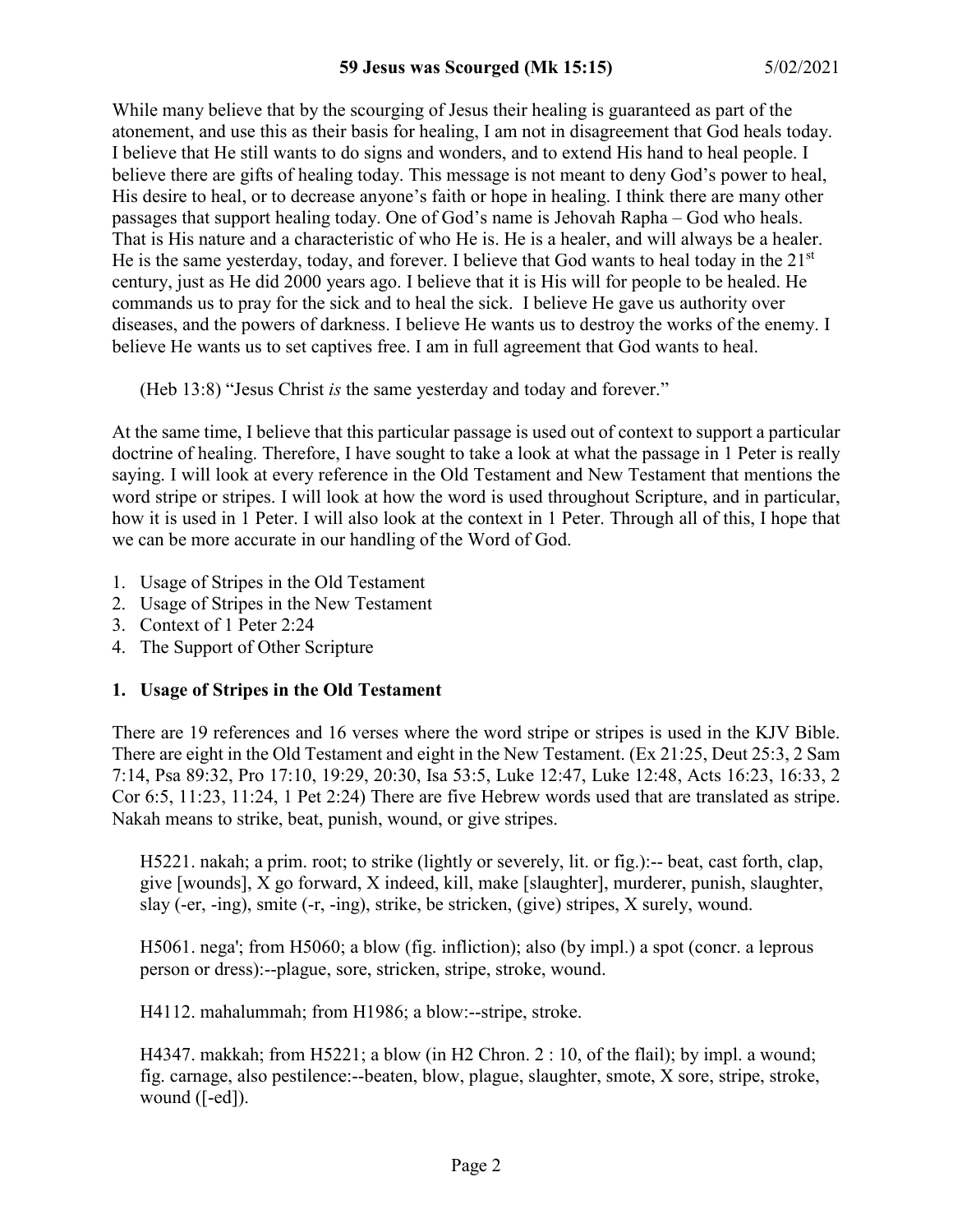H2250. chabbuwrah; from H2266; prop. bound (with stripes), i.e. a weal (or black-and-blue mark itself):--blueness, bruise, hurt, stripe, wound. (Is 53:5)

The first usage of the word stripe is in Exodus 21:25. The context of that usage is in administering punishment for someone who has hurt someone else. A judge was to determine what punishment was to be given to the guilty person. The guiding principle was that the punishment should be in accordance to the crime committed: "eye for eye, tooth for tooth, hand for hand, foot for foot, burning for burning, wound for wound, stripe for stripe."

(Ex 21:22-25) "If men strive, and hurt a woman with child, so that her fruit depart from her, and yet no mischief follow: he shall be surely punished, according as the woman's husband will lay upon him; and he shall pay as the judges determine.  $\{23\}$  And if any mischief follow, then thou shalt give life for life, {24} Eye for eye, tooth for tooth, hand for hand, foot for foot, {25} Burning for burning, wound for wound, stripe for stripe."

In Deuteronomy 25:1-3, a person that was judged guilty in a matter was to be given stripes according to the crime that he had committed. The stripes were punishment for sin or sinful behavior. This passage adds more insight into the punishment that could be administered. God also limits the number of stripes that a person could be given.

(Deut 25:1-3 KJV) "If there be a controversy between men, and they come unto judgment, that the judges may judge them; then they shall justify the righteous, and condemn the wicked. {2} And it shall be, if the wicked man be worthy to be beaten, that the judge shall cause him to lie down, and to be beaten before his face, according to his fault, by a certain number. {3} Forty stripes he may give him, and not exceed: lest, if he should exceed, and beat him above these with many stripes, then thy brother should seem vile unto thee."

In 2 Samuel 7, God makes a promise to David regarding his offspring. He tells him that he will establish the throne of his kingdom forever. If his son commits iniquity or sins, He will chasten him with a rod and with the stripes of the children of men. Again, the use of stripes is in the context of punishment for sins.

(2 Sam 7:13-15) "He shall build an house for my name, and I will stablish the throne of his kingdom forever. {14} I will be his father, and he shall be my son. If he commit iniquity, I will chasten him with the rod of men, and with the stripes of the children of men: {15} But my mercy shall not depart away from him, as I took it from Saul, whom I put away before thee."

In Psalms 89, Ethan speaks about the promise made to David regarding his son. He says that God will "visit their transgression with the rod, and their iniquity with stripes." Again, the context and usage of stripes is in regard to punishment for sins or iniquities.

(Ps 89:28-34) "My mercy will I keep for him for evermore, and my covenant shall stand fast with him. {29} His seed also will I make to endure for ever, and his throne as the days of heaven. {30} If his children forsake my law, and walk not in my judgments; {31} If they break my statutes, and keep not my commandments; {32} Then will I visit their transgression with the rod, and their iniquity with stripes. {33} Nevertheless my lovingkindness will I not utterly take from him, nor suffer my faithfulness to fail. {34} My covenant will I not break, nor alter the thing that is gone out of my lips."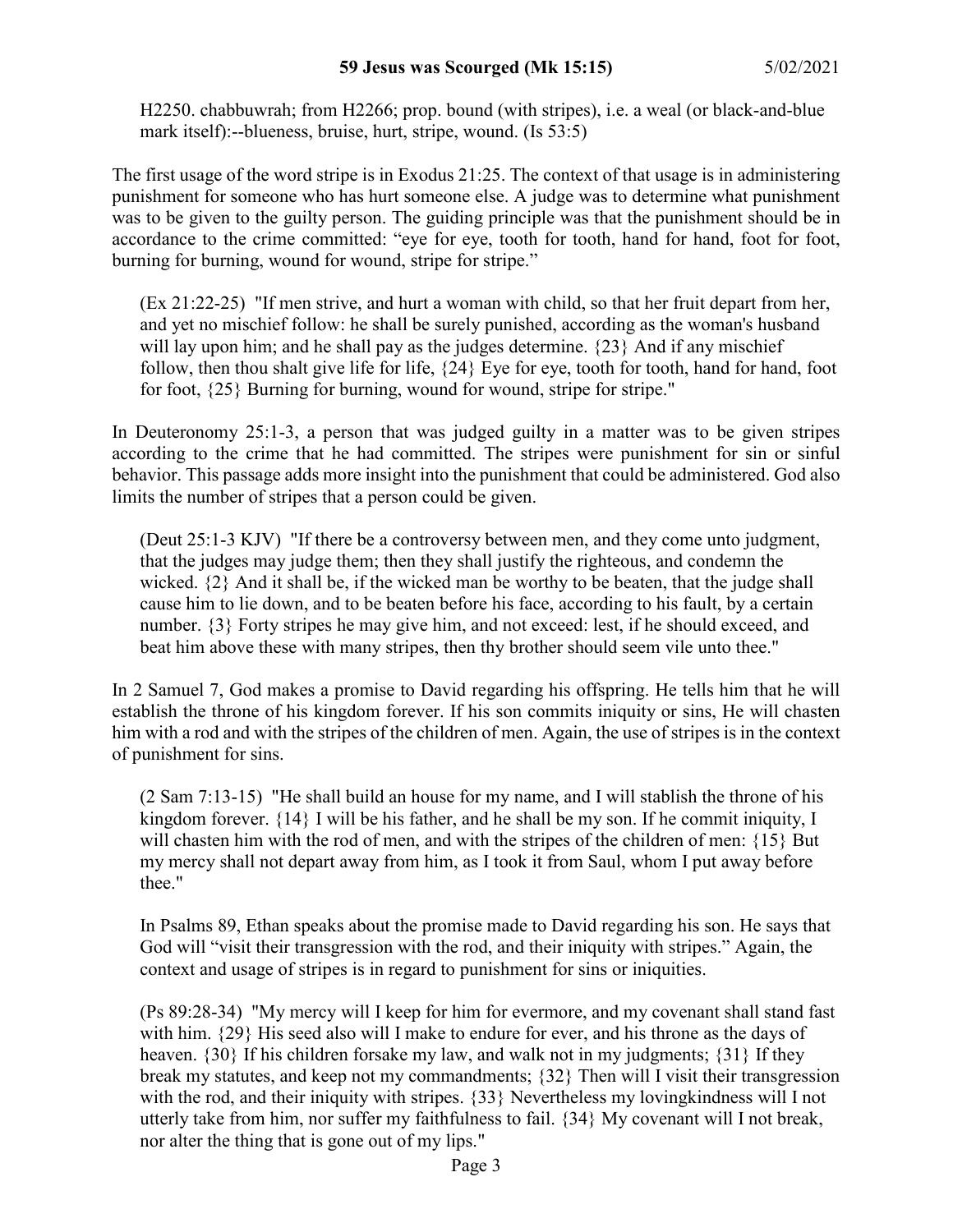(Ps 89:32) "Then will I visit their transgression with the rod, and their iniquity with stripes."

Solomon uses the word stripes several times in the book of Proverbs. In Proverbs 17:10, he said that a reproof does more for a wise man than a hundred stripes into a fool. The Law only allowed forty stripes to be given, so this is an exaggeration to show that fools do not learn much from their mistakes. In Proverbs 19:29, he said that stripes are for the back of fools. And, in Proverbs 20:30, he says that the blueness of a wound cleanseth away evil and stripes do the inward parts of the belly. Again, the use of stripes is in all these verses are in connection with foolish or sinful behavior.

(Pr 17:10) "A reproof entereth more into a wise man than an hundred stripes into a fool."

(Pr 19:29) "Judgments are prepared for scorners, and stripes for the back of fools."

(Pr 20:30) "The blueness of a wound cleanseth away evil: so do stripes the inward parts of the belly."

The last place in the Old Testament that stripes are mentioned is in Isaiah 53, which is a Messianic prophecy. Isaiah says that the Messiah will bear our griefs, carry our sorrows, will be wounded for our transgressions, bruised for our iniquities. It is these stripes that heal us. What is Jesus healing of from? The context of the passage is in line with all the other uses. Jesus heals us from our sins, iniquities, transgressions, and foolish behavior. He took the stripes that we deserved for our sins. He took our punishment.

(Isaiah 53:4-10) "Surely he hath borne our griefs, and carried our sorrows: yet we did esteem him stricken, smitten of God, and afflicted.  $\{5\}$  But he was wounded for our transgressions, he was bruised for our iniquities: the chastisement of our peace was upon him; and with his stripes we are healed. {6} All we like sheep have gone astray; we have turned every one to his own way; and the LORD hath laid on him the iniquity of us all.  $\{7\}$  He was oppressed, and he was afflicted, yet he opened not his mouth: he is brought as a lamb to the slaughter, and as a sheep before her shearers is dumb, so he openeth not his mouth. {8} He was taken from prison and from judgment: and who shall declare his generation? for he was cut off out of the land of the living: for the transgression of my people was he stricken. {9} And he made his grave with the wicked, and with the rich in his death; because he had done no violence, neither was any deceit in his mouth. {10} Yet it pleased the LORD to bruise him; he hath put him to grief: when thou shalt make his soul an offering for sin, he shall see his seed, he shall prolong his days, and the pleasure of the LORD shall prosper in his hand."

#### **2. Usage of Stripes in the New Testament**

In the New Testament, the primary Greek word for stripes is plege. A second Greek word is used in 1 Peter 2:24, molops, and it is the only time this word is used in the New Testament. Molops, which means a blow, mark, or stripe, and comes a combination of molos and ops, and means a black eye. The NASB translates molops as wounds.

G4127. plege, play-gay'; from G4141; a stroke; by impl. a wound; fig. a cal-amity:--plague, stripe, wound (-ed).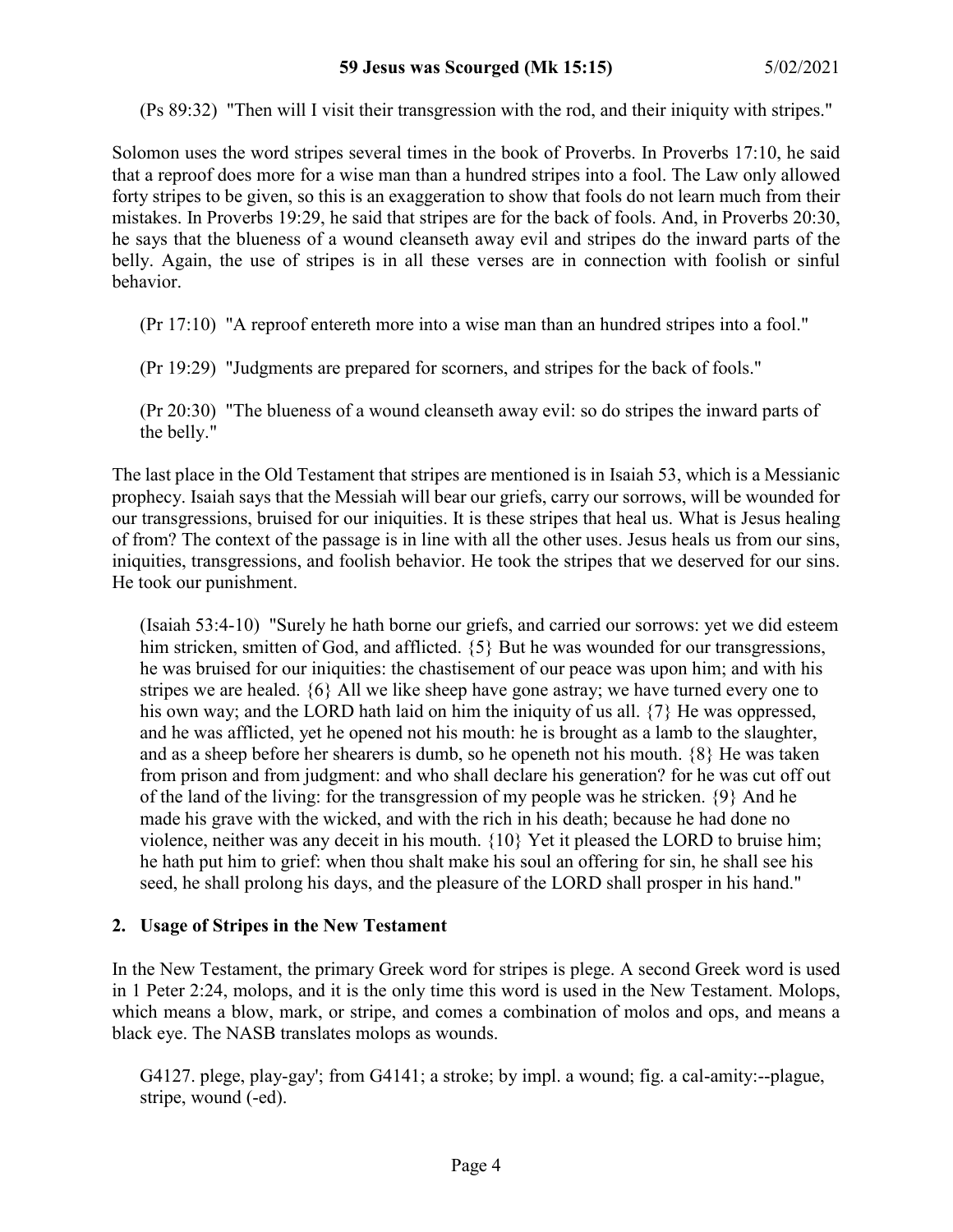G3468. molops; from molos ("moil"; prob. akin to the base of G3433) and prob. ops (the face; from G3700); a mole ("black eye") or blow-mark:--stripe. (1 Peter 2:24)

In Luke, Jesus tells a parable about stewards. He says that the faithful steward will be praised and blessed. The foolish steward, who is not doing the things he was charged with doing, but was mistreating people and getting drunk, will be beaten with many stripes. Again, the use of stripes is consistent with the Old Testament usage – it is for sinful behavior.

(Luke 12:42-48) "And the Lord said, Who then is that faithful and wise steward, whom his lord shall make ruler over his household, to give them their portion of meat in due season? {43} Blessed is that servant, whom his lord when he cometh shall find so doing. {44} Of a truth I say unto you, that he will make him ruler over all that he hath. {45} But and if that servant say in his heart, My lord delayeth his coming; and shall begin to beat the menservants and maidens, and to eat and drink, and to be drunken; {46} The lord of that servant will come in a day when he looketh not for him, and at an hour when he is not aware, and will cut him in sunder, and will appoint him his portion with the unbelievers.  $\{47\}$  And that servant, which knew his lord's will, and prepared not himself, neither did according to his will, shall be beaten with many stripes. {48} But he that knew not, and did commit things worthy of stripes, shall be beaten with few stripes. For unto whomsoever much is given, of him shall be much required: and to whom men have committed much, of him they will ask the more."

In Acts, Paul was beaten or given stripes on several occasions. In Acts 16:19-24, Paul and Silas were given stripes and thrown into prison. The magistrates were told that they were causing trouble. People were not beaten for good behavior, but for poor behavior and causing trouble. In this case, Paul and Silas were falsely accused of causing trouble. The crowds asked the magistrate to punish them. Even though Paul and Silas were innocent, the use of stripes is consistent with all the other passages; it is for sinful behavior. As Paul and Silas praised God in jail, the Holy Spirit freed them through an earthquake. Paul and Silas did not try to escape. The jailer feared for his own life that they would escape. When he saw that they did not try to escape, he took them to his house, washed their stripes, believed in Christ, and was baptized.

(Acts 16:19-24) "And when her masters saw that the hope of their gains was gone, they caught Paul and Silas, and drew them into the marketplace unto the rulers, {20} And brought them to the magistrates, saying, These men, being Jews, do exceedingly trouble our city, {21} And teach customs, which are not lawful for us to receive, neither to observe, being Romans. {22} And the multitude rose up together against them: and the magistrates rent off their clothes, and commanded to beat them. {23} And when they had laid many stripes upon them, they cast them into prison, charging the jailor to keep them safely: {24} Who, having received such a charge, thrust them into the inner prison, and made their feet fast in the stocks."

(Acts 16:32-34) "And they spake unto him the word of the Lord, and to all that were in his house. {33} And he took them the same hour of the night, and washed their stripes; and was baptized, he and all his, straightway. {34} And when he had brought them into his house, he set meat before them, and rejoiced, believing in God with all his house."

In 2 Corinthians 6 and 11, Paul comments about the things that he has suffered in his apostolic ministry. He says that he has had stripes, imprisonments, and other trials. The stripes that he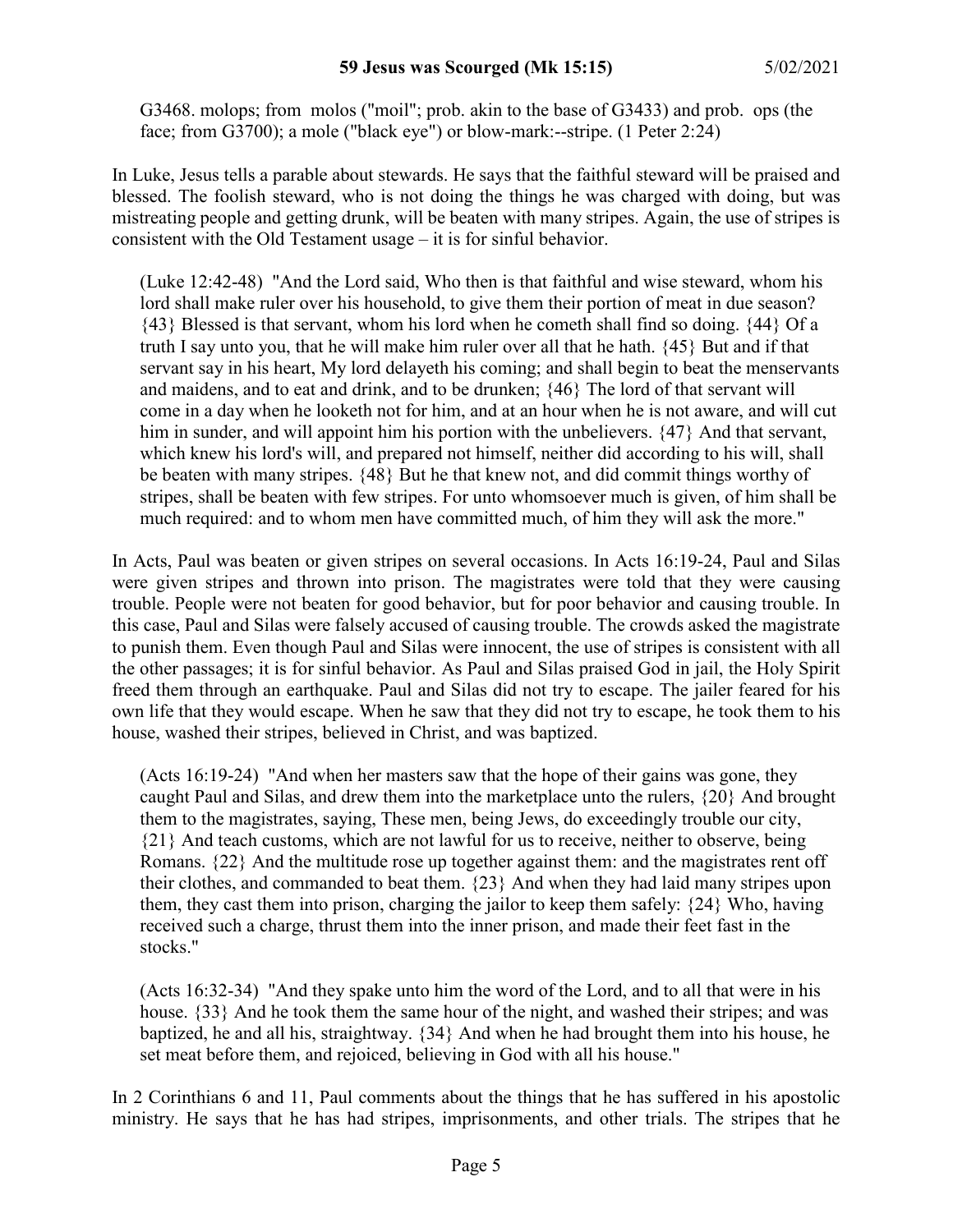received were punishment for what the various authorities thought was sinful behavior. Paul was innocent of all charges, but still had suffered for the sake of the gospel.

(2 Cor 6:3-7) "Giving no offence in anything, that the ministry be not blamed: {4} But in all things approving ourselves as the ministers of God, in much patience, in afflictions, in necessities, in distresses, {5} In stripes, in imprisonments, in tumults, in labours, in watchings, in fastings; {6} By pureness, by knowledge, by longsuffering, by kindness, by the Holy Ghost, by love unfeigned, {7} By the word of truth, by the power of God, by the armour of righteousness on the right hand and on the left,"

(2 Cor 11:23-29) "Are they ministers of Christ? (I speak as a fool) I am more; in labours more abundant, in stripes above measure, in prisons more frequent, in deaths oft. {24} Of the Jews five times received I forty stripes save one. {25} Thrice was I beaten with rods, once was I stoned, thrice I suffered shipwreck, a night and a day I have been in the deep; {26} In journeyings often, in perils of waters, in perils of robbers, in perils by mine own countrymen, in perils by the heathen, in perils in the city, in perils in the wilderness, in perils in the sea, in perils among false brethren; {27} In weariness and painfulness, in watchings often, in hunger and thirst, in fastings often, in cold and nakedness. {28} Beside those things that are without, that which cometh upon me daily, the care of all the churches. {29} Who is weak, and I am not weak? who is offended, and I burn not?"

In the final place in Scripture where the word stripe(s) is used, it is a quote from the Messianic prophecy given by Isaiah. In this case, Peter says that Christ was sinless. There was no sin or guile in Jesus. But, Christ suffered for our sins. We are healed by his stripes. In other words, Christ took our punishment for our sins. We were freed from the punishment for our sins. Our debt for our sins was paid and the punishment for our sins was taken by Jesus. He healed us of our sins and offenses.

(1 Pet 2:21-25) "For even hereunto were ye called: because Christ also suffered for us, leaving us an example, that ye should follow his steps: {22} Who did no sin, neither was guile found in his mouth: {23} Who, when he was reviled, reviled not again; when he suffered, he threatened not; but committed himself to him that judgeth righteously:  $\{24\}$ Who his own self bare our sins in his own body on the tree, that we, being dead to sins, should live unto righteousness: by whose stripes ye were healed. {25} For ye were as sheep going astray; but are now returned unto the Shepherd and Bishop of your souls."

# **3. Context of 1 Peter 2:24**

One of the themes in Peter's epistle is submission. In chapter two, Peter tells us to submit to every ordinance of man for the Lord's sake. He says that governors are sent by God to punish evildoers. As believers, we are to put to silence any accusations by people by living a holy and submissive life.

(1 Pet 2:13-15) "Submit yourselves to every ordinance of man for the Lord's sake: whether it be to the king, as supreme; {14} Or unto governors, as unto them that are sent by him for the punishment of evildoers, and for the praise of them that do well. {15} For so is the will of God, that with well doing ye may put to silence the ignorance of foolish men:"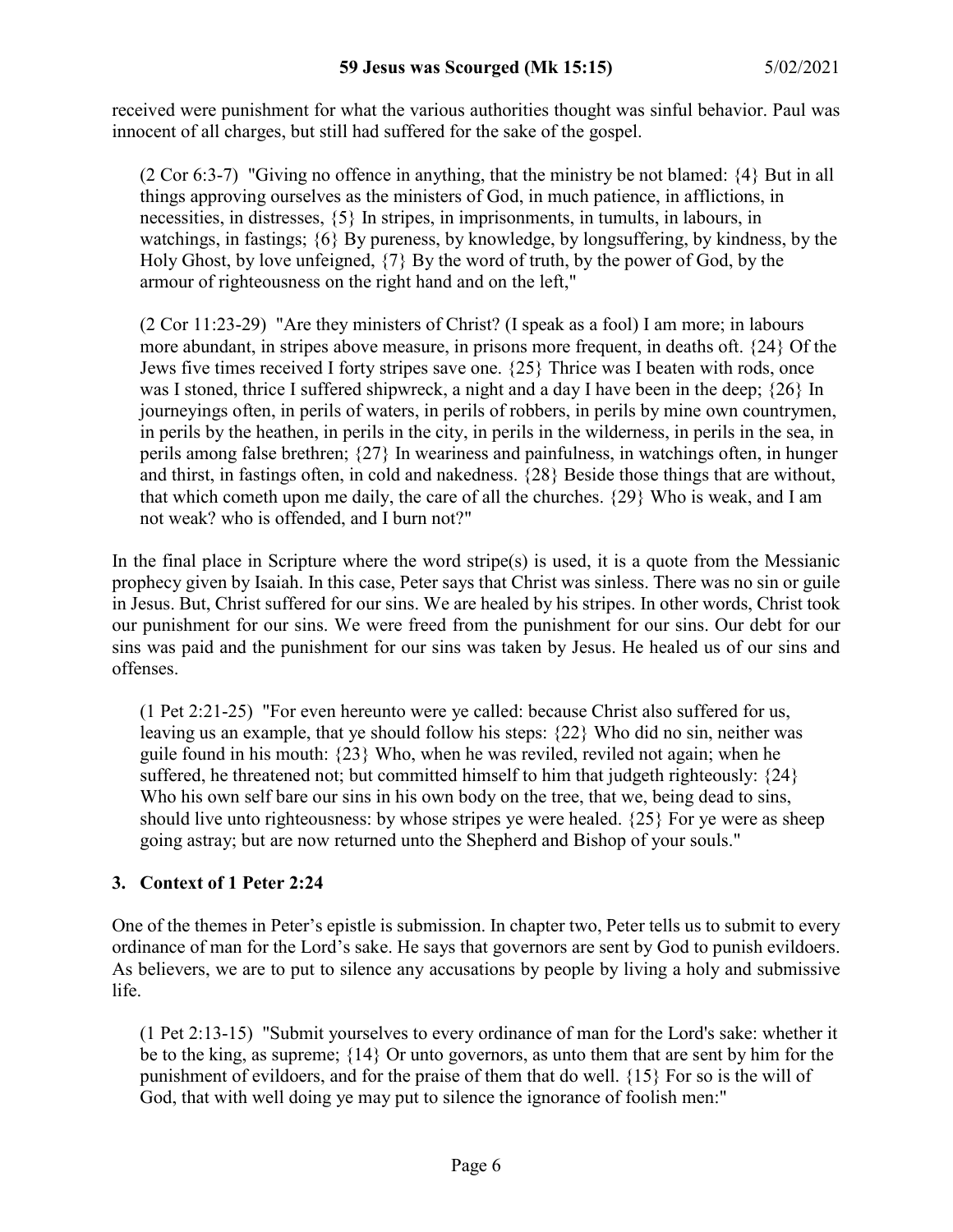Then, Peter tells servants to be subject or submissive to their masters, even when they are forward. He tells us not to suffer for doing what is wrong, but to suffer for doing what is right. Peter goes on to talk about how Jesus Christ suffered unjustly and bore our sins on His body. In verse twentyfour, he says that Christ "bare our sins in his own body on the tree, that we, being dead to sins, should live unto righteousness by whose stripes ye were healed." The context of the passage is that Christ took the punishment for our sins, taking stripes for us, so that we could live righteously and return to the Shepherd and Bishop of our souls."

(1 Pet 2:18-25) "Servants, be subject to your masters with all fear; not only to the good and gentle, but also to the froward. {19} For this is thankworthy, if a man for conscience toward God endure grief, suffering wrongfully. {20} For what glory is it, if, when ye be buffeted for your faults, ye shall take it patiently? but if, when ye do well, and suffer for it, ye take it patiently, this is acceptable with God. {21} For even hereunto were ye called: because Christ also suffered for us, leaving us an example, that ye should follow his steps: {22} Who did no sin, neither was guile found in his mouth: {23} Who, when he was reviled, reviled not again; when he suffered, he threatened not; but committed himself to him that judgeth righteously: {24} Who his own self bare our sins in his own body on the tree, that we, being dead to sins, should live unto righteousness: by whose stripes ye were healed. {25} For ye were as sheep going astray; but are now returned unto the Shepherd and Bishop of your souls."

In chapter three, Peter tells wives to be subject to their husbands. He tells them to be subject even if they are disobedient so that they may be won by the conversation or lifestyle of their wives.

(1 Pet 3:1-2) "Likewise, ye wives, be in subjection to your own husbands; that, if any obey not the word, they also may without the word be won by the conversation of the wives;  $\{2\}$ While they behold your chaste conversation coupled with fear."

In chapter four, Peter again exhorts us to suffer for doing what is right, and not as a wrongdoer (murderer, thief, evildoer, busybody). Instead, we are to suffer for doing what is right so that God is glorified.

(1 Pet 4:13-16) "But rejoice, inasmuch as ye are partakers of Christ's sufferings; that, when his glory shall be revealed, ye may be glad also with exceeding joy. {14} If ye be reproached for the name of Christ, happy are ye; for the spirit of glory and of God resteth upon you: on their part he is evil spoken of, but on your part he is glorified. {15} But let none of you suffer as a murderer, or as a thief, or as an evildoer, or as a busybody in other men's matters.  $\{16\}$ Yet if any man suffer as a Christian, let him not be ashamed; but let him glorify God on this behalf."

In 1 Peter five, Peter tells younger men to submit to the elders, and for all of us to submit to one another. He says that we are to be clothed with humility, because God resists the proud, but gives grace to the humble. He concludes by saying that we are to humble ourselves so that God can exalt us at the proper time.

(1 Pet 5:5-6) "Likewise, ye younger, submit yourselves unto the elder. Yea, all of you be subject one to another, and be clothed with humility: for God resisteth the proud, and giveth grace to the humble. {6} Humble yourselves therefore under the mighty hand of God, that he may exalt you in due time:"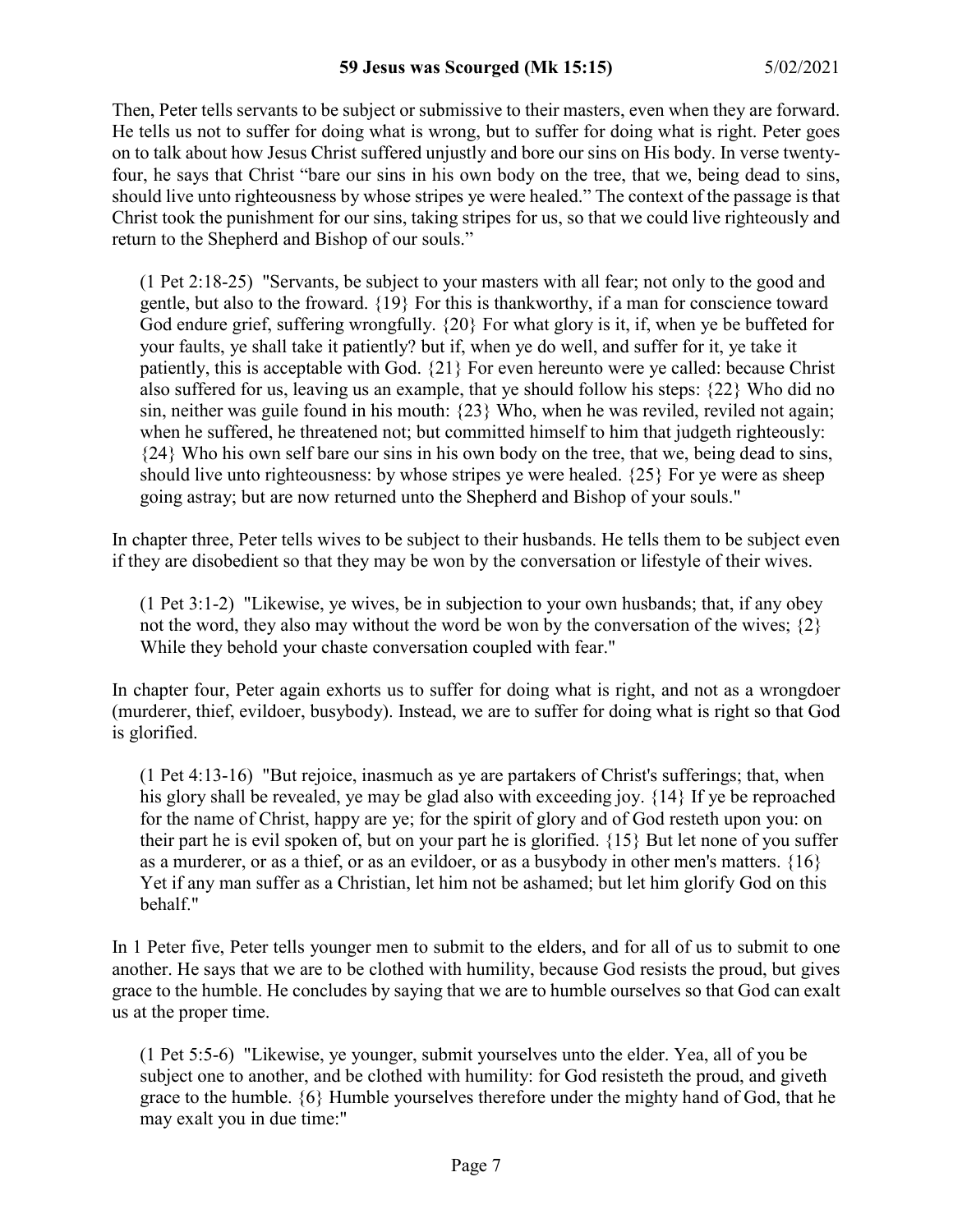#### **4. The Support of other Scripture**

If we take the approach that God has already healed us of every physical sickness, disease, and physical infirmity, we should find this reinforced by other Scriptures. However, we do not find this doctrine supported anywhere else in the Old or New Testament. In other words, when we take 1 Peter 2:24 out of context, to say that God has already healed us of all sicknesses, we cannot find support for that interpretation anywhere else in the Scriptures.

For example, when Paul writes Timothy about his frequent stomach problems and other ailments, he does not tell him to receive his healing. He does not tell Timothy that he has strongholds blocking his healing. He does not tell him to stop confessing that he has stomach problems and other ailments. Instead, Paul gives no rebuke or correction. He gives some practical instructions to him about drinking some wine. He tells him not to drink water exclusively, but to drink some wine. It is clear that the wine is for medicinal purposes and this was a change for Timothy, who had been accustomed to only drinking water. Paul's instructions to Timothy were full of grace, compassion, and wisdom.

(1 Tim 5:23) "No longer drink water exclusively, but use a little wine for the sake of your stomach and your frequent ailments."

In the letter to the Philippians, Paul writes that he is sending Epaphroditus to them. He speaks of him as a brother, fellow worker, and fellow soldier. He says that Epaphroditus was a messenger and minister to Paul's own needs. He tells the church to hold him in high regard because he came close to death for the work of Christ. Epaphroditus was sick to the point of death. Paul does not say that Epaphroditus had a stronghold, lacked faith, or did not know how to receive his healing. There is no guilt or condemnation given to Epaphroditus. Instead, Paul builds him up and tells the Philippians to receive him, and to hold him in high regard.

(Phil 2:25-30) "But I thought it necessary to send to you Epaphroditus, my brother and fellow worker and fellow soldier, who is also your messenger and minister to my need;  $\{26\}$ because he was longing for you all and was distressed because you had heard that he was sick. {27} For indeed he was sick to the point of death, but God had mercy on him, and not on him only but also on me, lest I should have sorrow upon sorrow. {28} Therefore I have sent him all the more eagerly in order that when you see him again you may rejoice and I may be less concerned about you. {29} Therefore receive him in the Lord with all joy, and hold men like him in high regard; {30} because he came close to death for the work of Christ, risking his life to complete what was deficient in your service to me."

Paul wrote in 2 Corinthians 4 that our outer man is decaying. When we think of decay we think of something spoiling. The Greek word is diaphtheiro, which means utterly destroyed, spoiled, or corrupted. This outer body is temporal. In 2 Corinthians 5, he refers to our bodies as earthly tents. The good news is that we have a building and house in heaven that is not made with hands; it is an eternal body that is waiting for us. That is part of the atonement that is promised to us.

(2 Cor 4:16) "Therefore we do not lose heart, but though our outer man is decaying, yet our inner man is being renewed day by day."

(2 Cor 5:1) "For we know that if the earthly tent which is our house is torn down, we have a building from God, a house not made with hands, eternal in the heavens."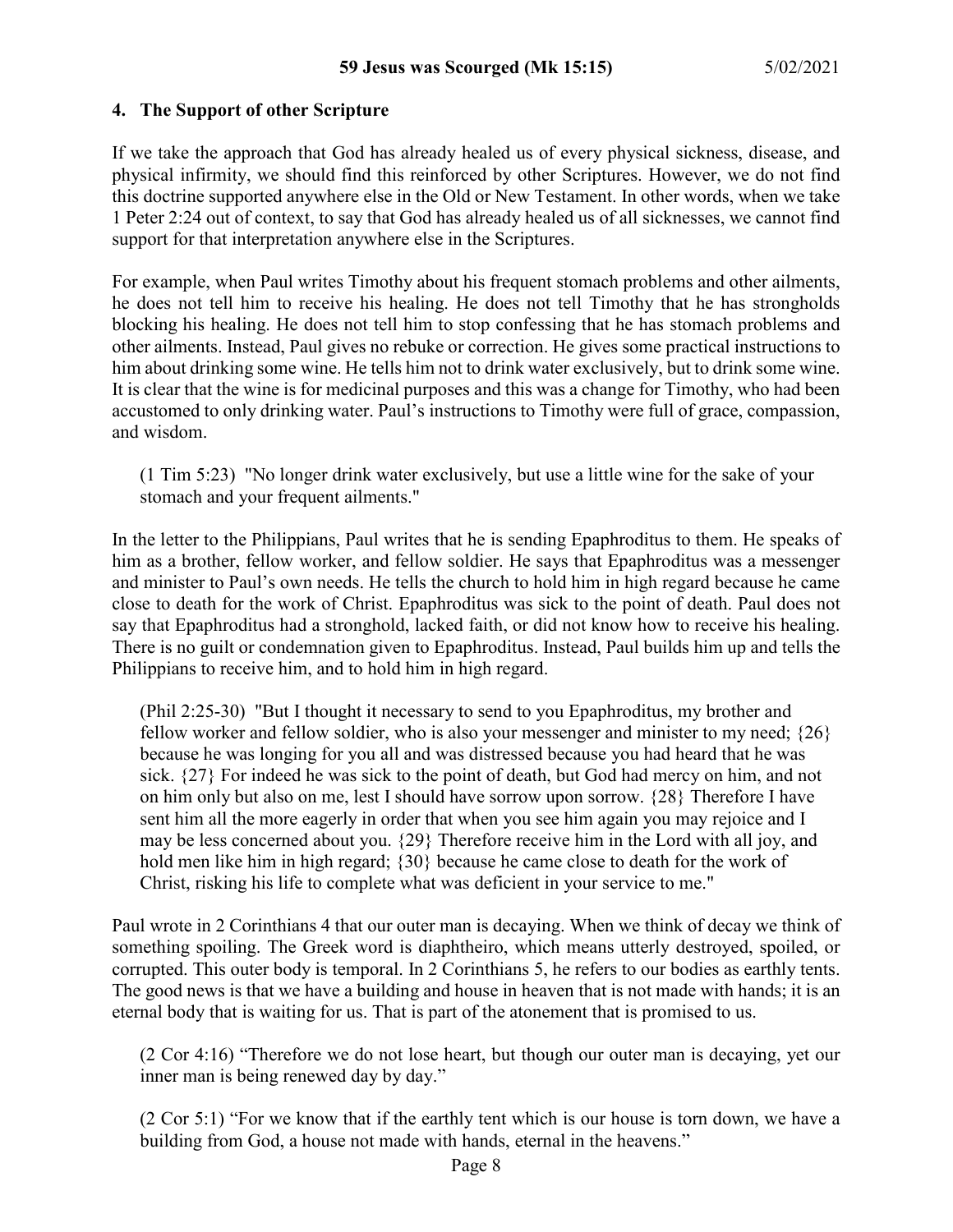However, while we are here in these earthly bodies, we are commanded to pray for one another. We are commanded to anoint with oil, lay hands on, and pray fervently with faith. We are commanded to confess our sins so that we may be healed. God wants to heal. It is His will for us to be healed. He has given us authority over sickness and disease. He has anointed us and empowered us to heal the sick. He has given gifts of healings to the body. God wants to heal people today, just as Jesus healed people two thousand years ago.

(James 5:14-16) "Is anyone among you sick? Let him call for the elders of the church, and let them pray over him, anointing him with oil in the name of the Lord; {15} and the prayer offered in faith will restore the one who is sick, and the Lord will raise him up, and if he has committed sins, they will be forgiven him. {16} Therefore, confess your sins to one another, and pray for one another, so that you may be healed. The effective prayer of a righteous man can accomplish much."

# **Conclusion and Applications**

The passage in 1 Peter 2:24 is a passage that speaks of the payment made by Christ for the punishment for our sins and rebellion so that our relationship with God could be healed. That payment was made two thousand years ago, and those who are in Christ have been healed spiritually.

The first application for our lives is that God wants to have a relationship with us. He was scourged and took the payment for our sins so that we could have a relationship with Him. If you have never received Christ into your life, I encourage you to ask Him into your life. If you believe that Jesus is the Son of God, that He died for our sins, and was raised from the dead, the only thing you will need to do is confess Him as your Lord. If you would like to do that, pray with me.

*Jesus, I do believe that You are the Son of God, and that you were scourged and took the punishment for my sins, and were raised from the dead. I ask You to come into my life to be my Lord. I submit my life to You and choose to follow You from this day forward. I ask this in Jesus' name. Amen.*

The second application for us is to pray for people to be healed. God wants people healed. He wants people healed spiritually and He also wants people healed physically. We are commanded to heal the sick and to pray for them. Take opportunities that God brings to you and pray for the sick to be healed.

The third application is to always be compassionate and give grace to people. We never want to minister condemnation, guilt, or shame. If someone is sick, they need compassion, not condemnation. Don't assume that their sickness is because of some sin in their life. Don't assume that they have not been healed because of their lack of faith. Ask God to give you the faith for their healing. Ask God to heal them and to show you exactly how to pray for them. And when you pray and minister to them, be compassionate and give grace. Whether God heals them or not, you want them to have experienced an outpouring of love and grace from you.